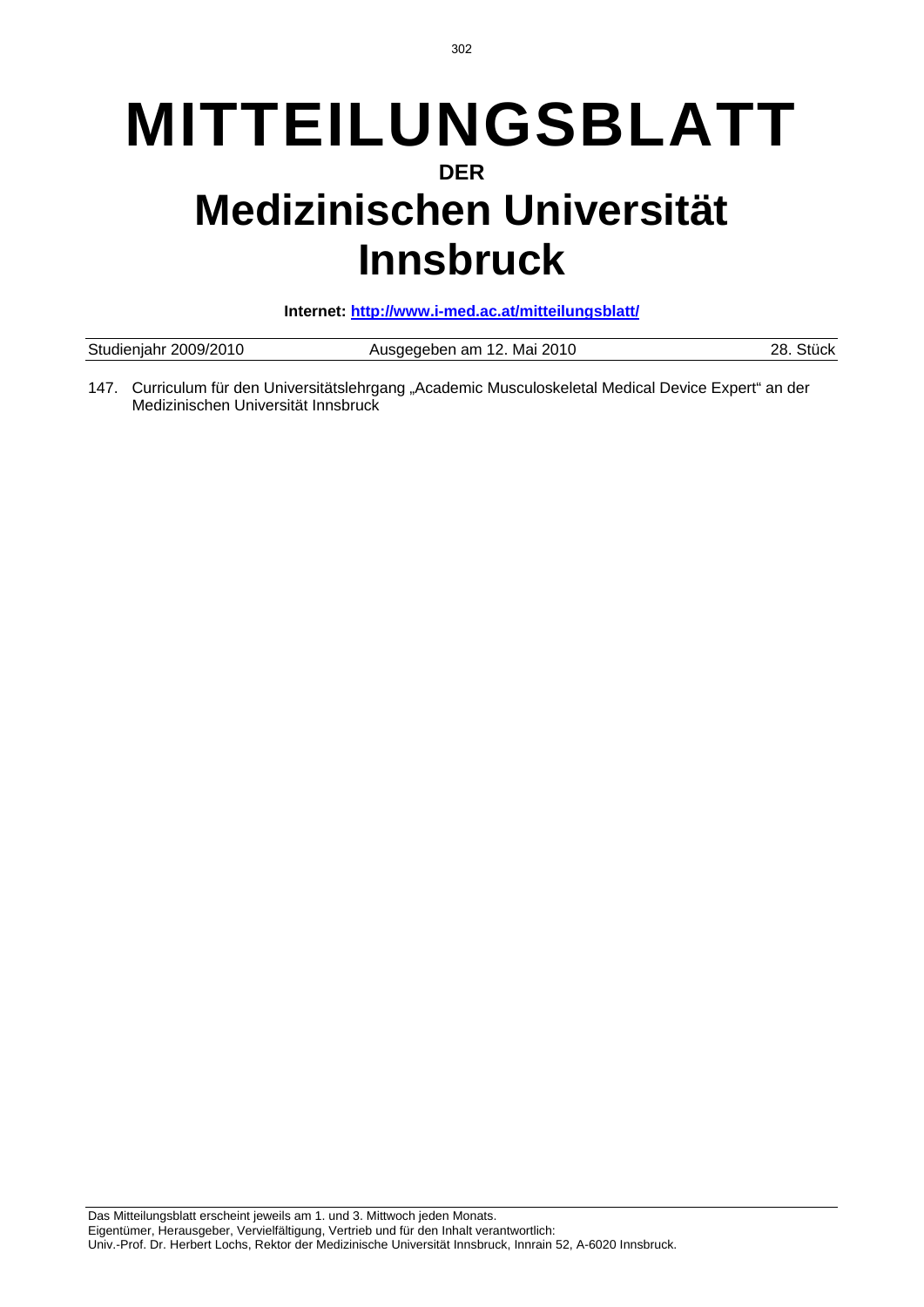# 147. Curriculum für den Universitätslehrgang "Academic Musculoskeletal Medical Device Expert" an der Medizinischen Universität Innsbruck

Der Senat hat in seiner Sitzung vom 5.5.2010 gemäß § 25 Abs 1 Z 10 iVm § 56 UG 2002 idgF folgendes Curriculum für den Universitätslehrgang "Academic Musculoskeletal Medical Device Expert" erlassen: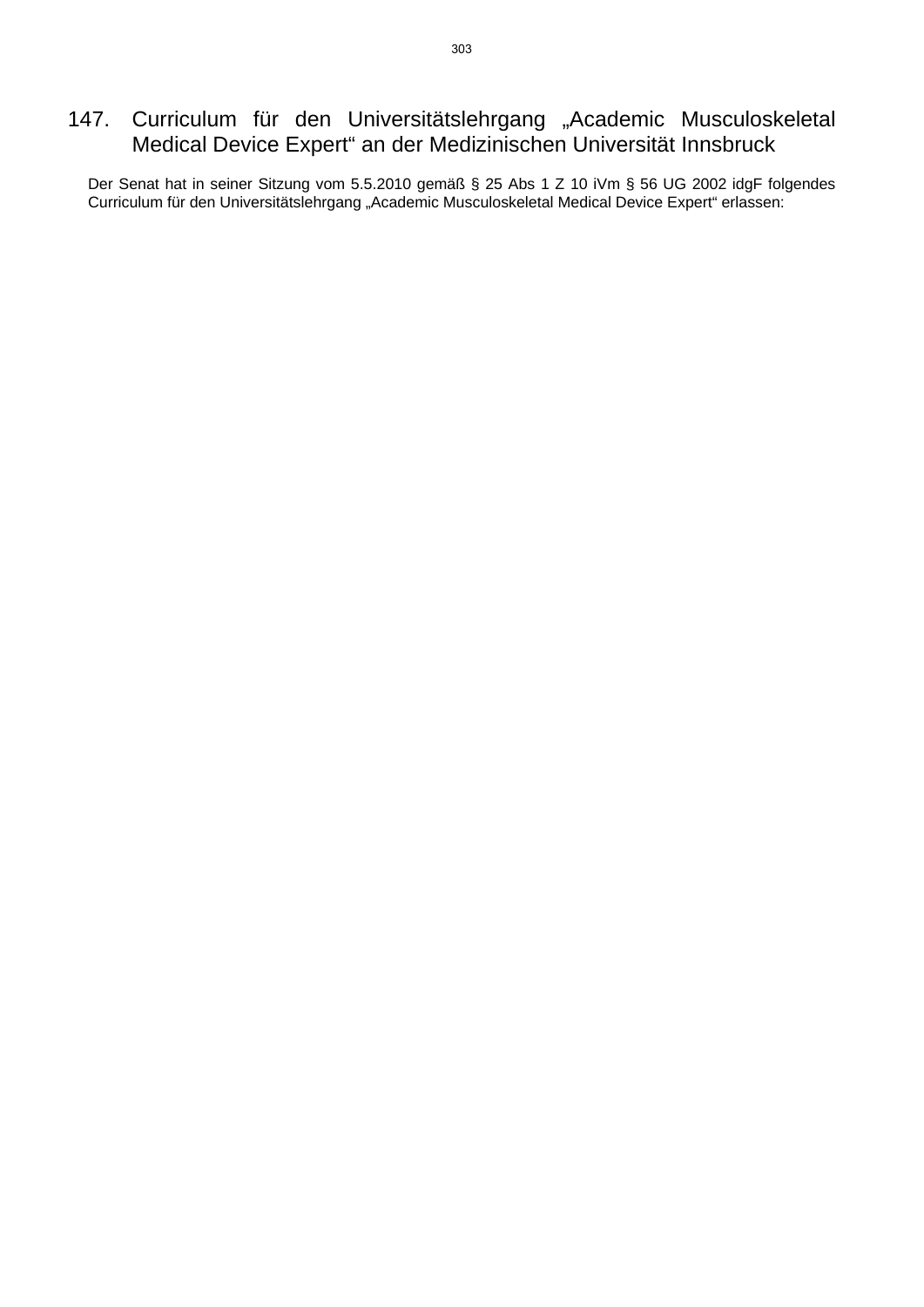*Academic Musculoskeletal Medical Device Expert*

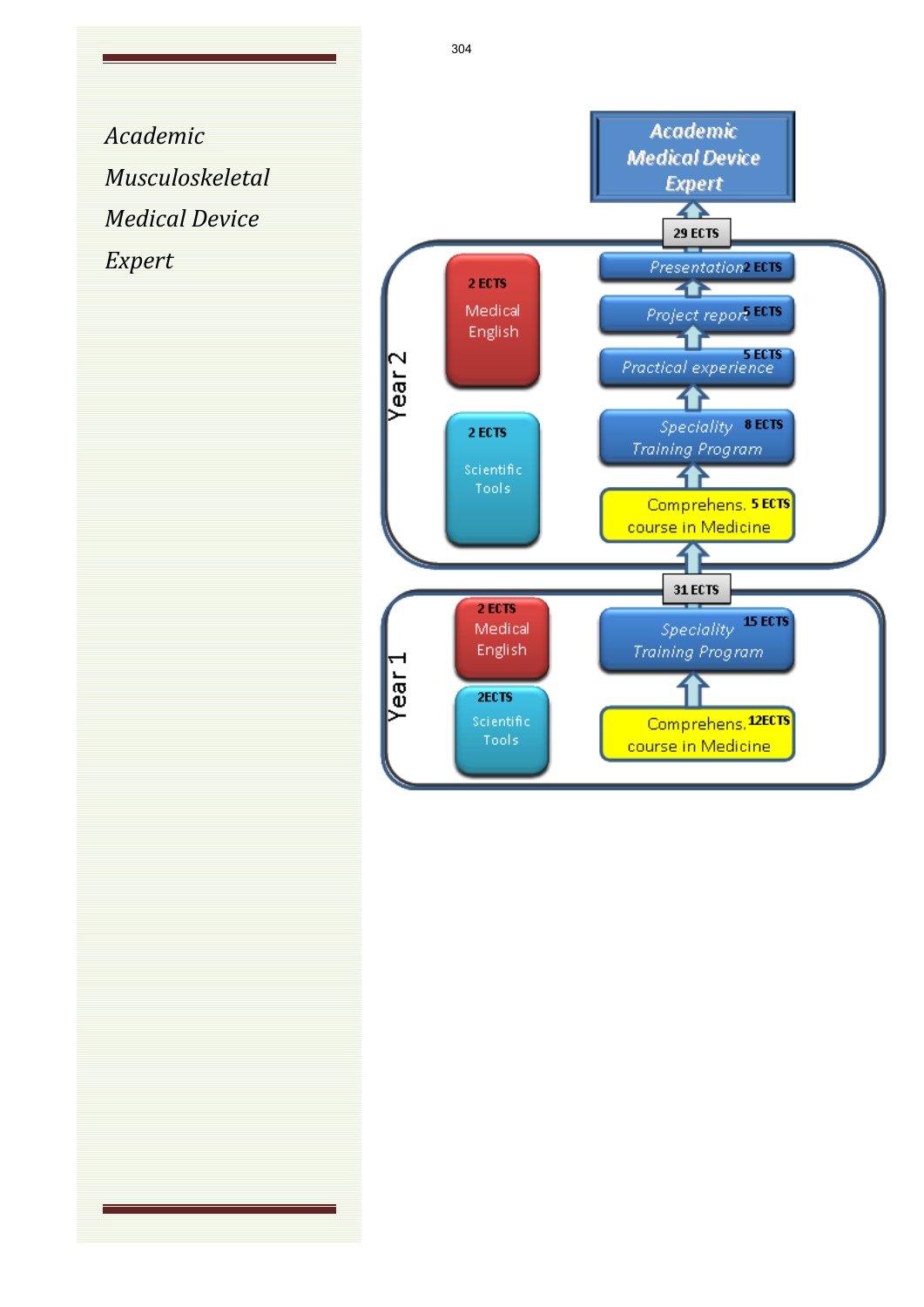### **§ 1 Zielsetzung - Qualifikationsprofil**

Das akademische Ausbildungsprogramm "Academic Musculoskeletal Medical Device Expert" richtet sich an Personen, die mit der Betreuung, dem Verkauf und im Marketing von medizinisch-technischen Geräten und Implantaten beschäftigt sind. Der muskuloskelettale Schwerpunkt innerhalb dieses Ausbildungsprogrammes ist orthopädisch-traumatologisch ausgerichtet. Aufgrund des modularen Aufbaus des Ausbildungsprogrammes, kann die Schwerpunktbildung jederzeit entsprechend dem Bedarf angepasst werden.

Die Teilnehmer/innen verfügen über unterschiedliche Vorbildungen, welche nicht zwangsläufig akademischer Art sein müssen. Der Lehrgang gibt eine Übersicht über grundlegende medizinische Inhalte. Grundlagen der Anatomie, Physiologie und Pathologie der relevanten Körpersysteme werden erarbeitet. Inhaltlich liegt der Schwerpunkt in den Behandlungsmethoden und hier im Besonderen in den apparativen Aspekten, sowie in der Implantat-Technik. Ebenso vermittelt werden die technischen und rechtlichen Grundlagen für die Entwicklung, die Anwendung und die Implantation medizinischer Geräte und Systeme am **Patienten** 

Im Lehrgang wird ein hoher Praxisbezug zum Arbeiten im Krankenhaus und mit Patienten hergestellt. Gleichermaßen sollen Aufgaben, Gesichtspunkte und Spezifika der einzelnen, in den Behandlungsprozess eingebundenen Berufsgruppen, im Hinblick auf den Einsatz medizinisch-technischer Geräte vermittelt werden.

Nach Abschluss des Lehrgangs sind die Teilnehmer/innen in der Lage auf Basis eines fundierten medizinischen und technischen Wissens in ihrem Schwerpunktbereich Anwender über den Einsatz bestehender oder neu anzuschaffender Geräte und Systeme zu beraten und in der Anwendung derselben zu betreuen.

### **§ 2 Zulassung**

- (1) Die Aufnahme der Lehrgangsteilnehmer/innen ist erstmalig im Wintersemester 2010/11 geplant.
- (2) Aufnahmevoraussetzungen
	- In den Lehrgang können Personen mit folgenden Voraussetzungen aufgenommen werden: Universitätsreife und/oder berufliche Qualifikation mit einer Vorerfahrung von mindestens 1 Jahr
- (3) Aufnahmeverfahren und Zulassung
	- 1) Bewerbungen um die Aufnahme in den Universitätslehrgang sind unter Beifügung der erforderlichen Unterlagen (Antragsformular, Lebenslauf und Motivationsschreiben sowie Bestätigungen über Abschlüsse und/oder Berufserfahrung jeweils in beglaubigter Kopie) fristgerecht einzubringen. Die Fristen werden vor Semesterbeginn jedenfalls auf der Homepage der Medizinischen Universität Innsbruck und in anderen geeigneten Medien festgelegt und bekannt gegeben.
	- 2) Über die Aufnahme der Bewerber/innen entscheidet der/die Lehrgangsleiter/in auf der Grundlage der formalen Voraussetzungen und des Motivationsschreibens.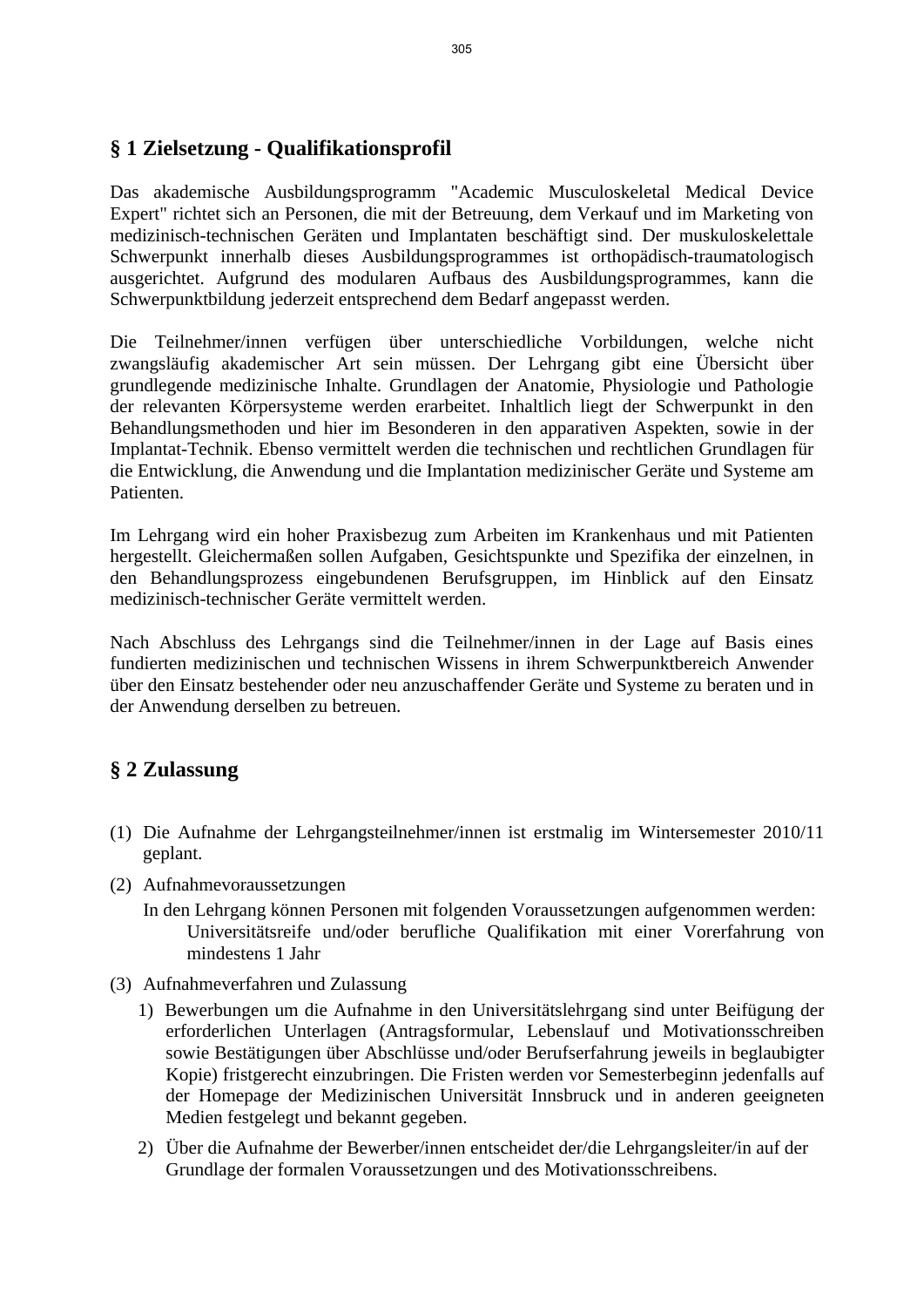3) Personen, die in den Lehrgang aufgenommen wurden und den Lehrgangsbeitrag entrichtet haben, sind vom Rektorat als außerordentliche Studierende an der Medizinischen Universität Innsbruck zuzulassen.

# **§ 3 Dauer und Gliederung des Lehrgangs**

Der Universitätslehrgang umfasst 60 ECTS-Anrechnungspunkte. Das entspricht einer Studiendauer von 4 Semestern.

# **§ 4 Bezeichnung Beschreibung der Lernziele der Module**

- (1) Unterrichtssprache ist Englisch
- (2) Bei sämtlichen Modulen handelt es sich um Pflichtmodule.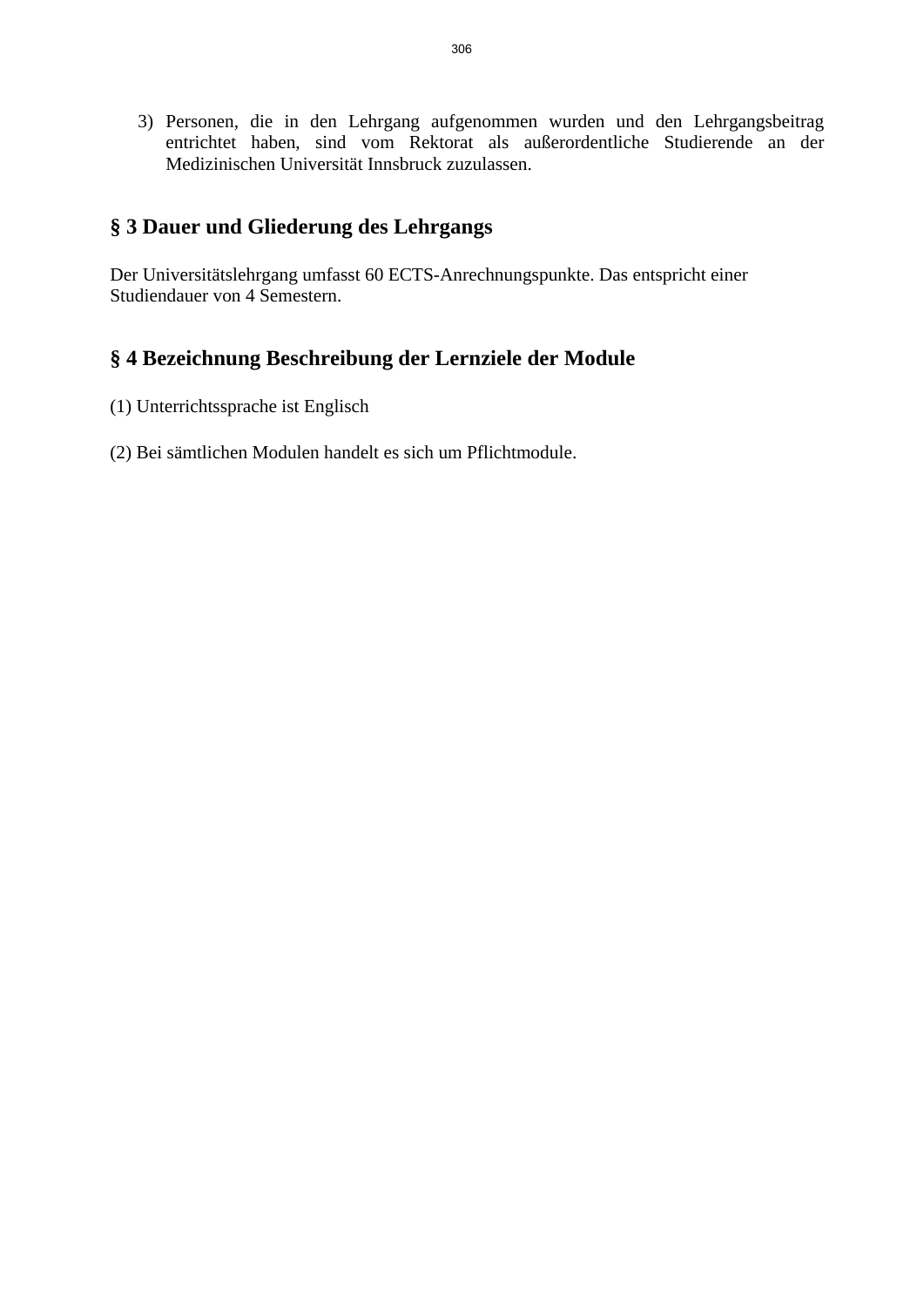*Academic Musculoskeletal Medical Device Expert*



*Year 1*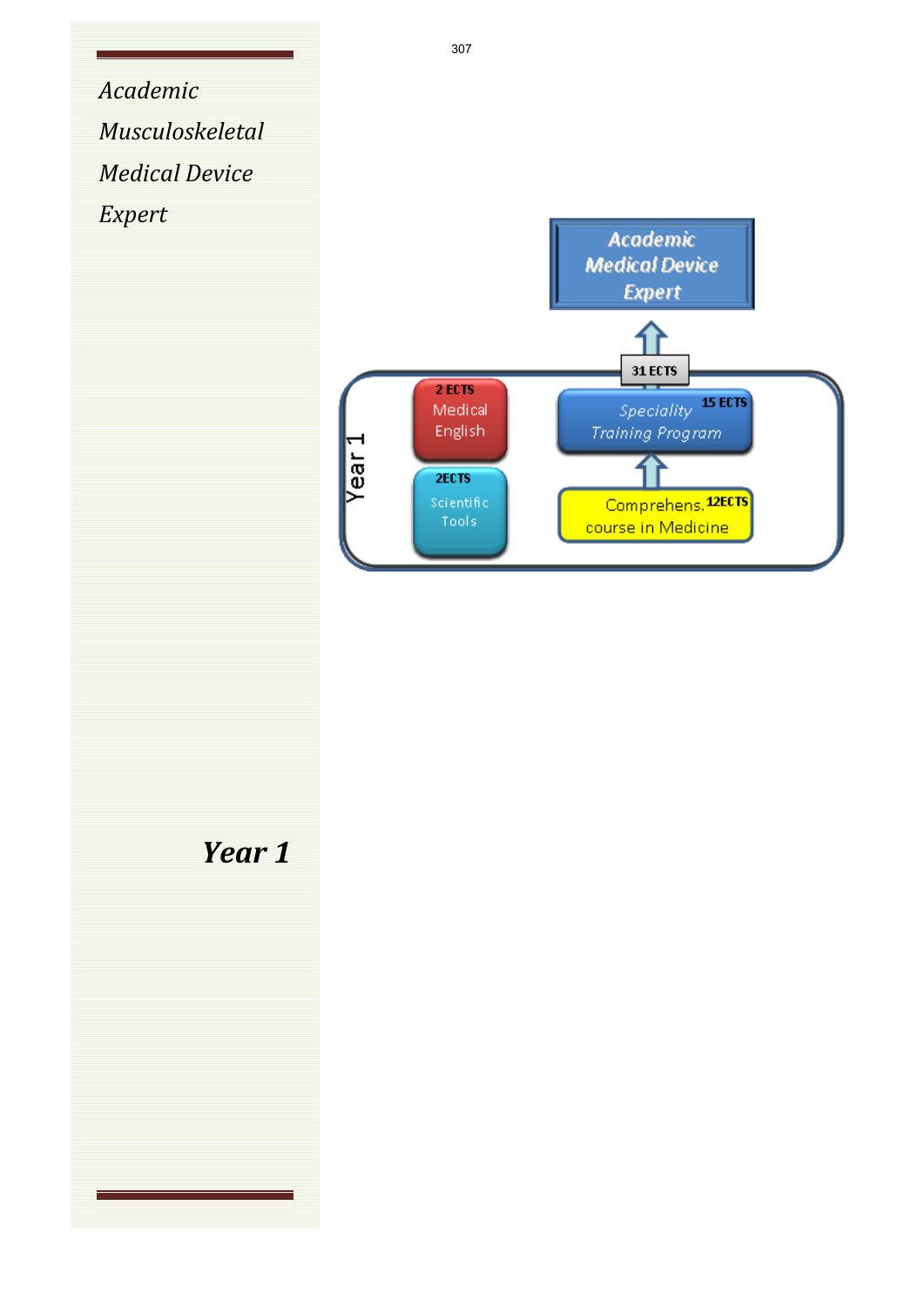| <b>Class Name</b>                                                                           | <b>Content</b>                                                                                                                                                                                                                                                                                                                                                                            | <b>Overview</b>                                                                                                                                                                                                                                                                                                               | <b>Notes</b>                                                                                                                                    |
|---------------------------------------------------------------------------------------------|-------------------------------------------------------------------------------------------------------------------------------------------------------------------------------------------------------------------------------------------------------------------------------------------------------------------------------------------------------------------------------------------|-------------------------------------------------------------------------------------------------------------------------------------------------------------------------------------------------------------------------------------------------------------------------------------------------------------------------------|-------------------------------------------------------------------------------------------------------------------------------------------------|
| <b>Medical English</b><br>2 ECTS                                                            | <b>Basic vocabulary -</b><br>medical,<br>orthopaedic, medical<br>device specific<br><b>Listening</b><br>comprehension -<br>understanding basic<br>scientific<br>presentations<br><b>Reading</b><br>comprehension-<br>understanding basic<br>scientific<br>publications                                                                                                                    | After completing this<br>course, students will be<br>able to:<br>1) Understand basic<br>english medical<br>vocabulary<br>2) Understand<br>orthopaedic<br>specific<br>vocabulary<br>3) Understand<br>medical device<br>specific<br>vocabulary<br>4) Understand the<br>basic meaning of<br>presentationsand<br>and publications | This is an English<br>review and<br>"polishing" course.<br>It is assumed<br>students will enter<br>the course with basic<br>fluency in English. |
| <b>Scientific Tools</b><br>Ia<br><b>Basic Statistics</b><br>1 ECTS                          | <b>Basic biostatistical</b><br>terminology -<br>mean, median,<br>mode, power,<br>significance, p<br>value, Type I error,<br>Type II error,<br>confidence intervals,<br>clinical significance<br>vs. statistical<br>significance,<br>samples, size<br><b>How to statistics</b><br>are reported in<br>medicine-<br>Understanding the<br>meaning of statistics<br>in medical<br>publications | After completing this<br>course, students will be<br>able to:<br>1) Understand basic<br>statistical<br>terminology<br>2) Understand how<br>statistics are<br>reported in journal<br>articles and<br>abstracts<br>3) Understand the<br>importance of<br>sample sizes                                                           | This course is<br>designed for the<br>non-scientist. No<br>statistical software is<br>required for this<br>course.                              |
| <b>Scientific Tools</b><br><b>Ib</b><br><b>Reading Journal</b><br><i>articles</i><br>1 ECTS | Types of articles –<br>Case reports,<br>technical notes full<br>article<br><b>Basic structure of</b><br>journal articles -<br>understanding the<br>basic structure of a<br>journal article<br>Evidence level -                                                                                                                                                                            | After completing this<br>course, students will be<br>able to:<br>1) Identify the type of<br>an article<br>2) Understand the<br>basic structure of<br>medical journal<br>articles.<br>3) Identify and                                                                                                                          |                                                                                                                                                 |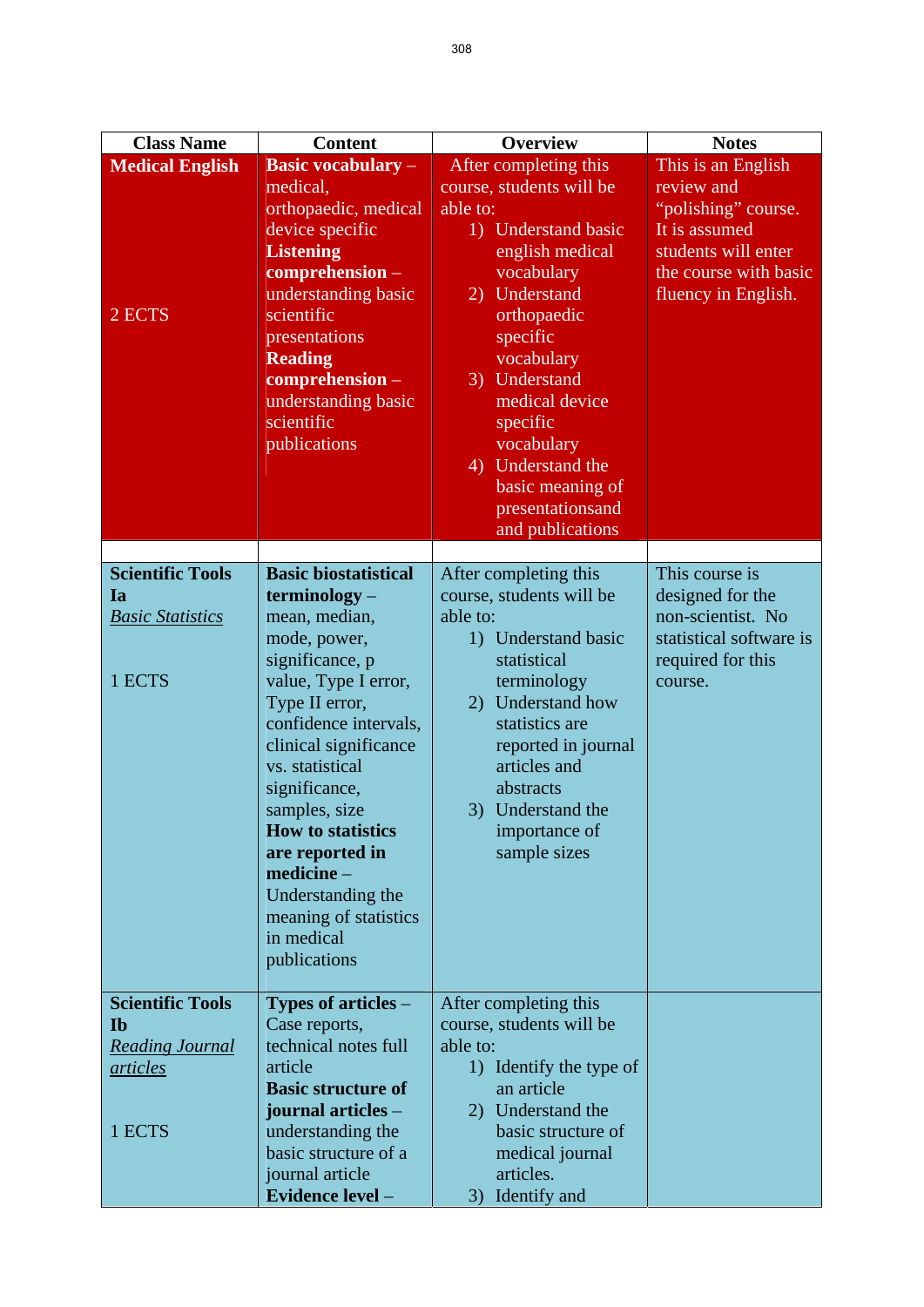|                                                                     | what level of<br>evidence is provided<br>through the reported<br>investigation                                                                                                                | evaluate the<br>evidence level of<br>an article                                                                                                                                                                                        |                                                                            |
|---------------------------------------------------------------------|-----------------------------------------------------------------------------------------------------------------------------------------------------------------------------------------------|----------------------------------------------------------------------------------------------------------------------------------------------------------------------------------------------------------------------------------------|----------------------------------------------------------------------------|
| <b>General</b><br><b>Anatomy and</b><br><b>Physiology</b><br>2 ECTS | <b>Basic principles of</b><br>human anatomy.<br><b>Overview of</b><br>anatomic systems in<br>morphology and<br>their normal<br>functioning.                                                   | After completing this<br>course, students will be<br>able to:<br>1) Describe the<br>normal anatomy<br>of the human<br>body<br>2) Describe the<br>normal physiology<br>of the<br>fundamental<br>biological systems<br>in the human body | This course will use<br>anatomic samples<br>for visualization<br>purposes. |
| <b>Extremities</b><br>1 ECTS                                        | Normal anatomy and<br>physiology of the<br>upper and lower<br>extremities will be<br>discussed. Several<br>treatment options<br>will be introduced<br>and explained.                          | After completing this<br>course, students will<br>be able to:<br>1) Describe normal<br>anatomy and<br>function<br>2) Understand<br>pathologies<br>3) Identify several<br>treatment options<br>and strategies                           |                                                                            |
| <b>Spine</b><br>1 ECTS                                              | <b>Based on the normal</b><br>anatomy and<br>physiology of the<br>spine and abdomen<br>pathologies will be<br>discussed. Several<br>treatment options<br>will be introduced<br>and explained. | After completing this<br>course, students will be<br>able to:<br>1) Describe normal<br>anatomy and<br>function<br>2) Understand<br>pathologies<br>3) Identify several<br>treatment options<br>and strategies                           |                                                                            |
| <b>Musculoskeletal -</b><br><b>Degenerative</b>                     | Pathologies of the<br>musculoskeletal                                                                                                                                                         | After completing this<br>course, students will be                                                                                                                                                                                      |                                                                            |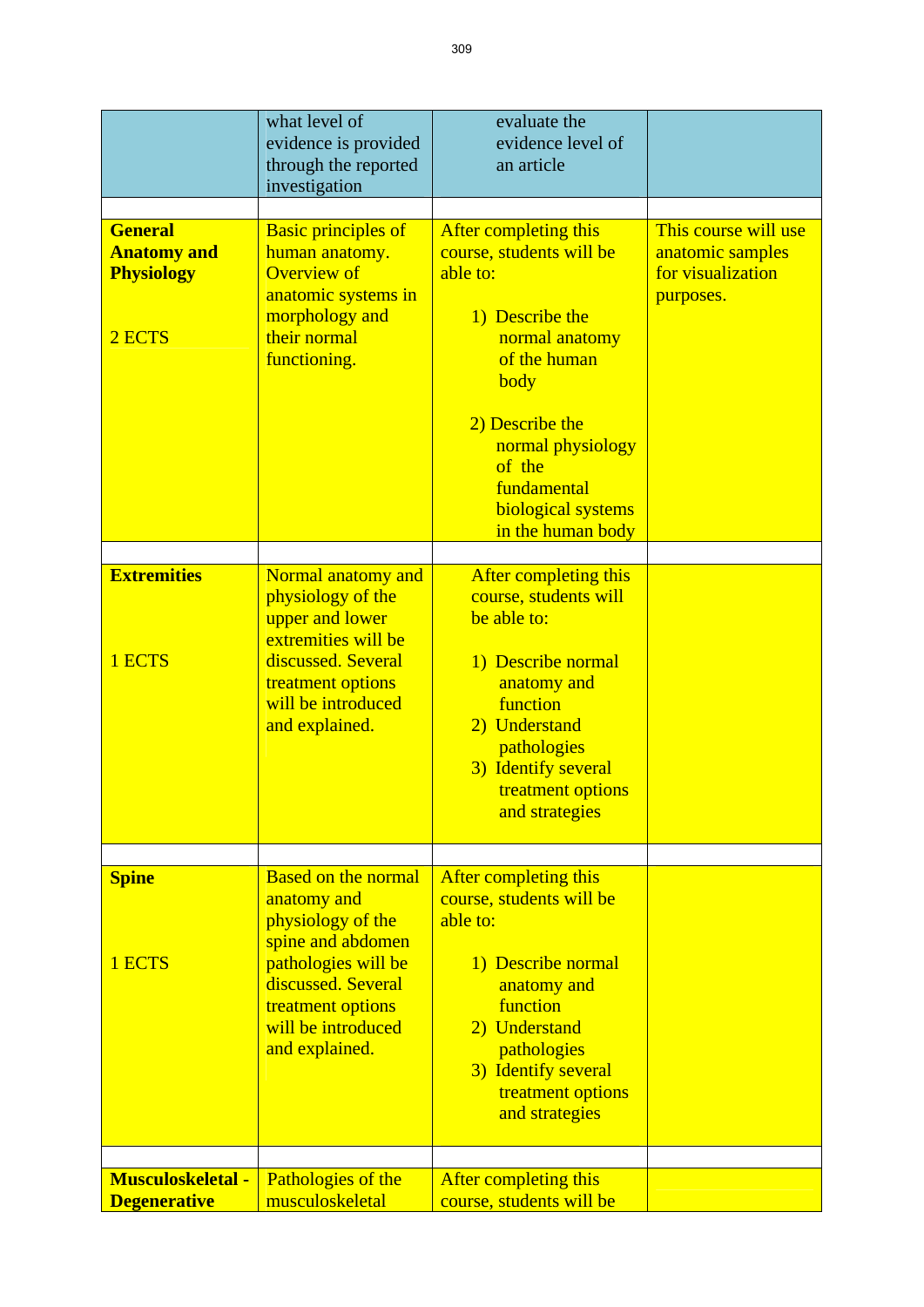| diseases                                              | system as well as                                                                                                                                                                         | able to:                                                                                                                                                                                                               |
|-------------------------------------------------------|-------------------------------------------------------------------------------------------------------------------------------------------------------------------------------------------|------------------------------------------------------------------------------------------------------------------------------------------------------------------------------------------------------------------------|
| 2 ECTS                                                | several treatment<br>strategies will be<br>discussed. This will<br>include diseases,<br>degenerative<br>diseases, injuries to<br>the musculoskeletal<br>system                            | 1) Describe<br>pathologies of the<br>musculoskeletal<br>system<br>2) Identify several<br>treatment options<br>and strategies                                                                                           |
|                                                       |                                                                                                                                                                                           |                                                                                                                                                                                                                        |
| <b>Musculoskeletal -</b><br><b>Trauma</b><br>1 ECTS   | Injuries to the<br>musculoskeletal<br>system will be<br>explained as well as<br>several treatment<br>strategies will be<br>discussed.                                                     | After completing this<br>course, students will be<br>able to:<br>1) Describe injuries<br>of the<br>musculoskeletal<br>system<br>2) Identify several<br>treatment options<br>and strategies                             |
|                                                       |                                                                                                                                                                                           |                                                                                                                                                                                                                        |
| <b>Radiation in</b><br><b>Medicine and</b>            | This course will                                                                                                                                                                          | After completing this                                                                                                                                                                                                  |
| <b>Radiology</b><br>1 ECTS                            | elaborate on using<br>radiation as a<br>fundamental system<br>in the diagnosis and<br>treatment of a wide<br>range of<br>pathologies. Physics<br>of radiation will be<br>covered as well. | course, students will be<br>able to:<br>1) Describe the<br>impact of radiation<br>as a diagnostic and<br>treatment tool<br>2) Explain the safety<br>issues involved<br>with using<br>radiology as a<br>diagnostic tool |
|                                                       |                                                                                                                                                                                           |                                                                                                                                                                                                                        |
| <b>Anesthesia/</b><br><b>Intensive Care</b><br>1 ECTS | This will include<br>surgical anesthesia as<br>well as pain<br>management<br>treatments. Primary<br>focus will be on<br>intensive care<br>medicine for                                    | After completing this course,<br>students will be able to:<br><b>Describe</b> how<br>anesthesia is used<br>differently for<br>intensive care,<br>postoperative care,<br>and emergency                                  |
|                                                       | postoperative                                                                                                                                                                             | medicine cases and                                                                                                                                                                                                     |
|                                                       | treatment and                                                                                                                                                                             | explain why.                                                                                                                                                                                                           |
|                                                       | emergency medicine.                                                                                                                                                                       |                                                                                                                                                                                                                        |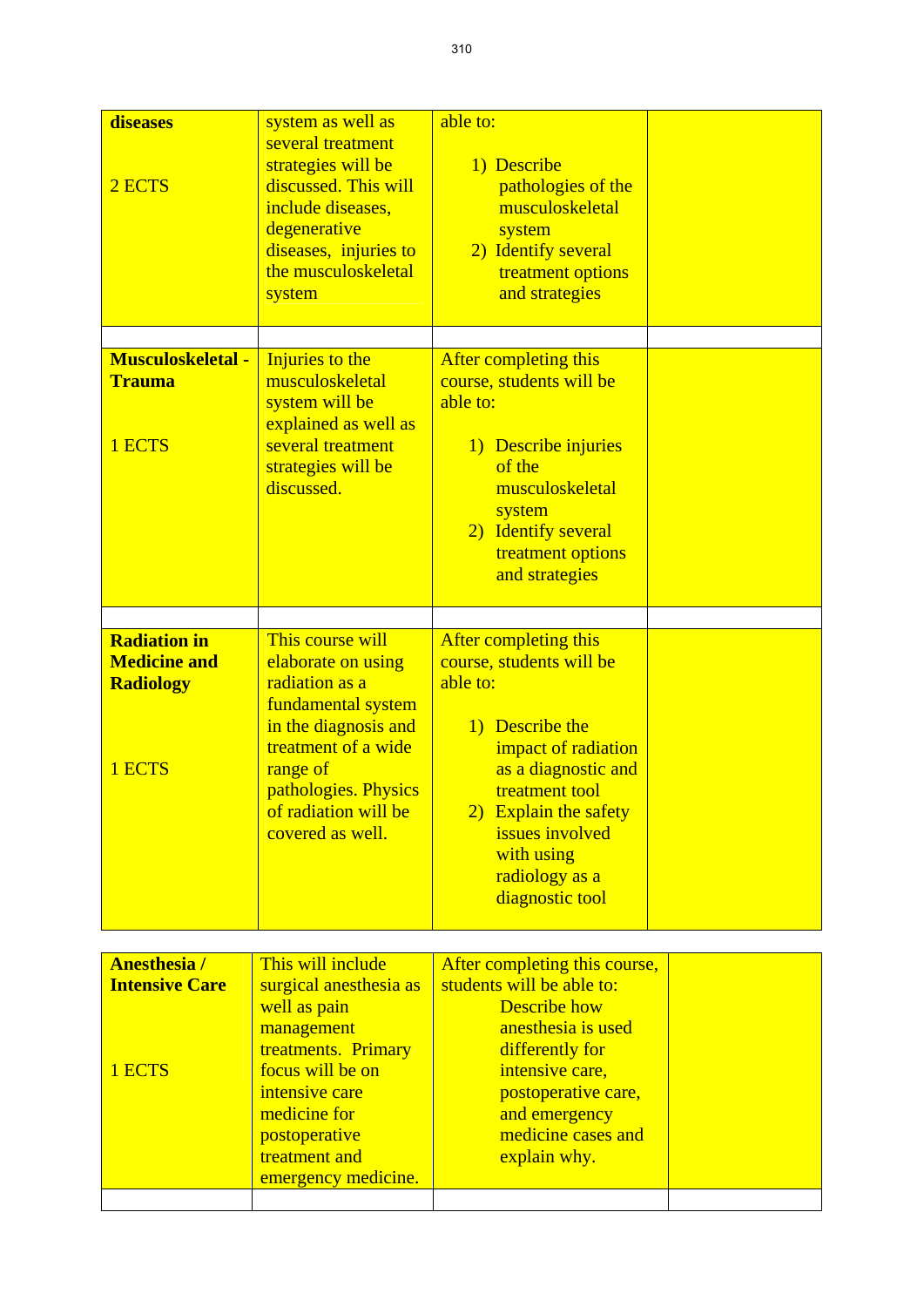| <b>Infection /</b><br><b>Transmission /</b><br><b>Protection</b><br>1 ECTS | <b>Basic principles of</b><br>infections, infectious<br>agents, transmission<br>and transmissible<br>diseases will be<br>explained. Protection<br>against transmission<br>and infection will be<br>a main focus.                      | After completing this course,<br>students will be able to:<br>1) Describe the process<br>of infection and<br>transmission<br>2) Explain why<br>infectious diseases is<br>an important field of<br>medical research and<br>writing<br>3) Know how to avoid<br>contamination |  |
|----------------------------------------------------------------------------|---------------------------------------------------------------------------------------------------------------------------------------------------------------------------------------------------------------------------------------|----------------------------------------------------------------------------------------------------------------------------------------------------------------------------------------------------------------------------------------------------------------------------|--|
| <b>Working in the</b><br><b>Hospital</b><br><b>Environment</b><br>2 ECTS   | In order to<br>understand academic<br>medicine it is<br>necessary to<br>understand how a<br>hospital system<br>functions. Roles,<br>interactions and<br>behavior in this<br>critical environment<br>will be explained and<br>trained. | After completing this course,<br>students will be able to:<br>1) Explain how a<br>hospital works and<br>identify the internal<br>structure of a hospital<br>2) Describe the roles<br>and responsibilities<br>of the different<br>departments                               |  |

| <b>History of</b><br>musculoskeletal<br><b>Medicine</b><br>1 ECTS | A comprehensive<br>history of treatment<br>strategy in<br>musculoskeletal<br>medicine with a<br>special emphasize on<br>medical device usage<br>and implants | After completing this<br>section, students will be able<br>to:<br>1) Have an overview of<br>the history of the use<br>of medical devices<br>and implants<br>2) Put current device<br>discussions in a<br>historical<br>perspective. |  |
|-------------------------------------------------------------------|--------------------------------------------------------------------------------------------------------------------------------------------------------------|-------------------------------------------------------------------------------------------------------------------------------------------------------------------------------------------------------------------------------------|--|
|                                                                   |                                                                                                                                                              |                                                                                                                                                                                                                                     |  |
| <b>Surgical</b><br><b>Approaches I</b>                            | Approach - created<br>trauma and                                                                                                                             | After completing this<br>section, students will be able                                                                                                                                                                             |  |
| 1 ECTS                                                            | consecutive<br>morbidity.                                                                                                                                    | to:<br>Understand surgical<br>1)<br>approaches                                                                                                                                                                                      |  |
|                                                                   | <b>Surgical Approaches</b><br>to bones and joints-<br>demonstrated in                                                                                        | 2) Know the basic<br>anatomy of standard<br>approaches                                                                                                                                                                              |  |
|                                                                   | anatomic preparations,<br>surgical videos and                                                                                                                | 3) Understand<br>fundamental                                                                                                                                                                                                        |  |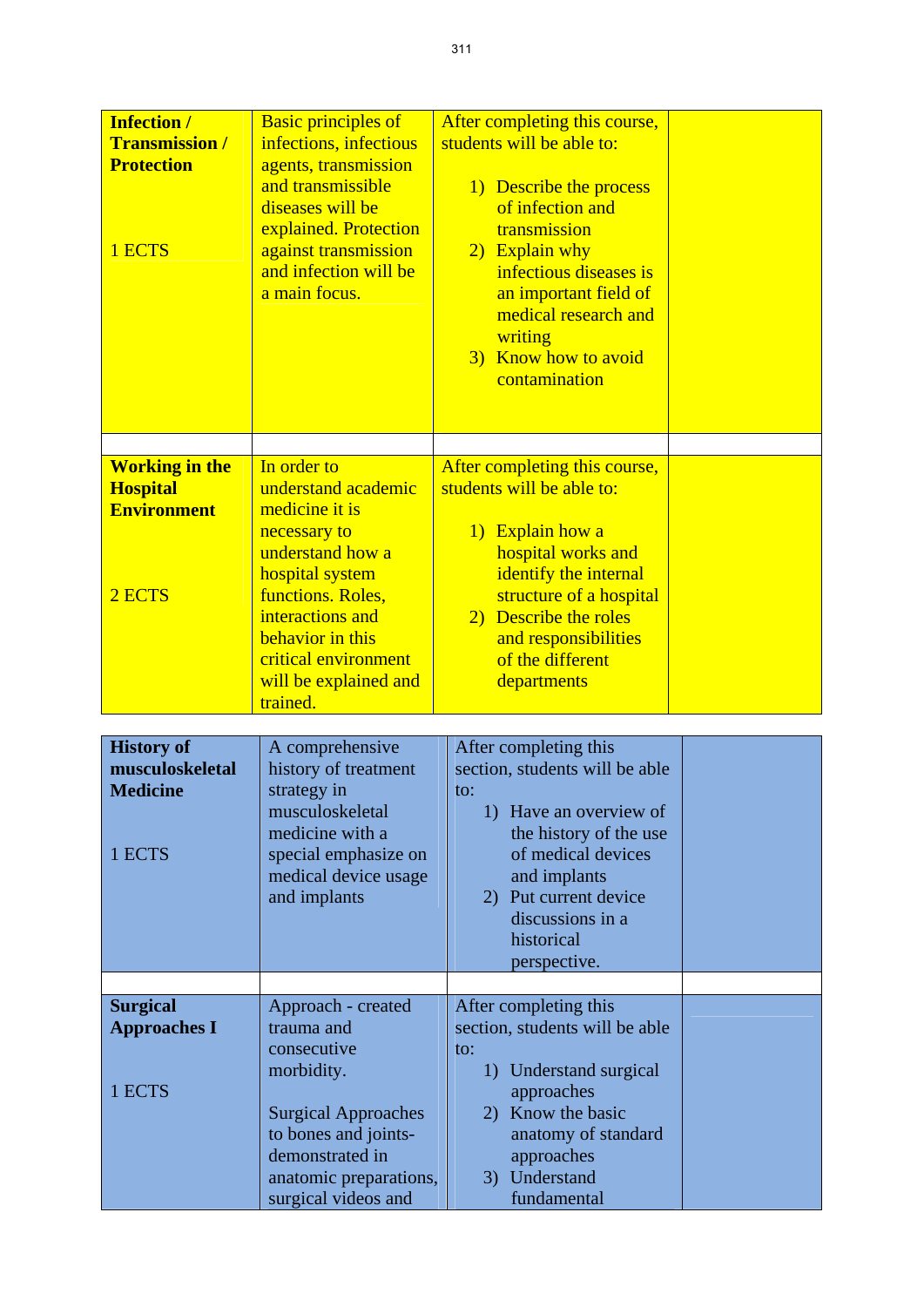| <b>Comparative</b><br>After completing this<br>Learn to identify<br>standard implants of<br>section, students will be able<br><b>Implants</b><br>all manufactures in<br>to:<br>2 ECTS<br>nature as well as on<br>1) Identify different<br>implants<br>radiographs.<br>2) Understand their<br>Categorize of<br>design features.<br>Implants with regard<br>to:<br>Material<br>Fixation<br>concept<br>Features | life surgery<br>broadcasts. | considerations for<br>choice of approach<br>4) Understand approach<br>specific risks. |  |
|--------------------------------------------------------------------------------------------------------------------------------------------------------------------------------------------------------------------------------------------------------------------------------------------------------------------------------------------------------------------------------------------------------------|-----------------------------|---------------------------------------------------------------------------------------|--|
|                                                                                                                                                                                                                                                                                                                                                                                                              |                             |                                                                                       |  |

| The Hip<br>2 ECTS | The hip as a joint, it's<br>diseases and treatment<br>of:<br>early diseases<br>degenerations<br>implants | After completing this<br>section, students will be able<br>to understand:<br>1) Normal function<br>Degeneration<br>2)<br>Early intervention<br>3)<br>Arthroplasty<br>4)<br>Functional<br>5)<br>reconstruction | All sections will<br>have a major focus<br>on simulated<br>surgeries with<br>standard implants. |
|-------------------|----------------------------------------------------------------------------------------------------------|---------------------------------------------------------------------------------------------------------------------------------------------------------------------------------------------------------------|-------------------------------------------------------------------------------------------------|
| <b>The Knee</b>   | The knee as a joint, it's                                                                                | After completing this                                                                                                                                                                                         | All sections will                                                                               |
|                   | diseases and treatment                                                                                   | section, students will be able                                                                                                                                                                                | have a major focus                                                                              |
| 2 ECTS            | of:                                                                                                      | to understand:                                                                                                                                                                                                | on simulated                                                                                    |
|                   | early diseases                                                                                           | 1) Normal function                                                                                                                                                                                            | surgeries with<br>standard implants.                                                            |
|                   | degenerations                                                                                            | Degeneration                                                                                                                                                                                                  |                                                                                                 |
|                   | implants                                                                                                 | Early intervention<br>3)<br>Arthroplasty<br>4)                                                                                                                                                                |                                                                                                 |
|                   |                                                                                                          | Functional<br>5)                                                                                                                                                                                              |                                                                                                 |
|                   |                                                                                                          | reconstruction                                                                                                                                                                                                |                                                                                                 |
|                   |                                                                                                          |                                                                                                                                                                                                               |                                                                                                 |
| <b>Spine</b>      | The spine, it's diseases<br>and treatment of:                                                            | After completing this<br>section, students will be able                                                                                                                                                       | All sections will                                                                               |
| 1 ECTS            |                                                                                                          | to understand:                                                                                                                                                                                                | have a major focus<br>on simulated                                                              |
|                   | early diseases                                                                                           |                                                                                                                                                                                                               | surgeries with                                                                                  |
|                   | degenerations<br>implants                                                                                | 1) Normal function<br>2) Degeneration                                                                                                                                                                         | standard implants.                                                                              |
|                   |                                                                                                          | 3) Early intervention                                                                                                                                                                                         |                                                                                                 |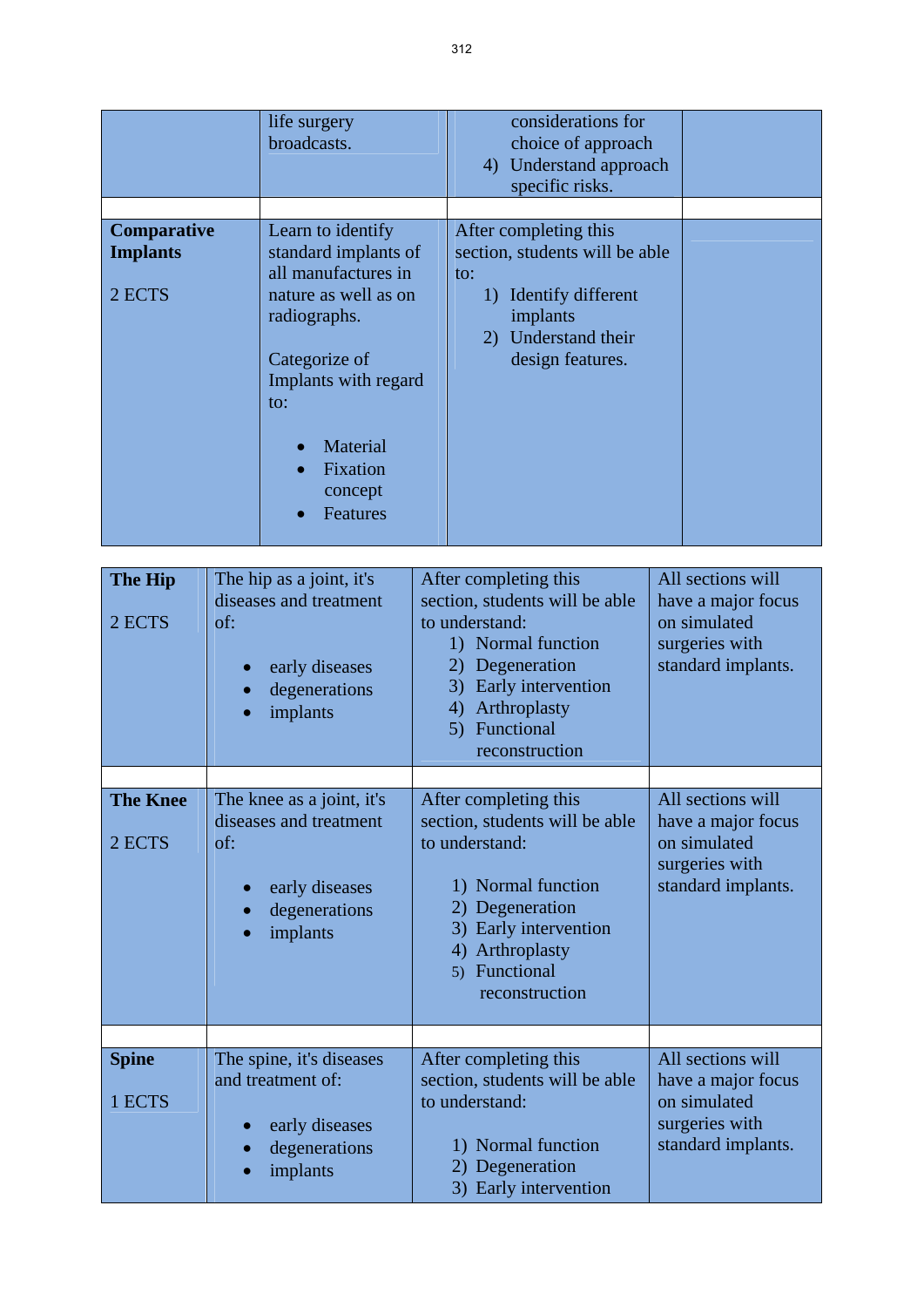|                                                          |                                                                                                                                    | 4) Functional<br>reconstruction                                                                                                                                                                               |                                                                                                                      |
|----------------------------------------------------------|------------------------------------------------------------------------------------------------------------------------------------|---------------------------------------------------------------------------------------------------------------------------------------------------------------------------------------------------------------|----------------------------------------------------------------------------------------------------------------------|
| Shoulder/<br><b>Ellbow / Wrist</b><br>and Hand<br>1 ECTS | Shoulder/ellbow/wrist<br>and hand as a joint, it's<br>diseases and treatment<br>of:<br>early diseases<br>degenerations<br>implants | After completing this<br>section, students will be<br>able to understand:<br>1) Normal function<br>Degeneration<br>2)<br>Early intervention<br>3)<br>Arthroplasty<br>4)<br>Functional<br>5)<br>reconstruction | All sections will<br>have a major<br>focus on<br>simulated<br>surgeries with<br>standard<br>implants.                |
| <b>Endoscopy</b><br>2 ECTS                               | 1. Endoscopic surgical<br>procedures - types and<br>indications<br>2. Equipment and<br>technical concepts for<br>endoscopy         | After completing this<br>section, students will be<br>able to understand:<br>1) Endoscopy as a<br>treatment concept<br>2) Endoscopical<br>techniques and<br>devices                                           | This will include<br>a series of<br>simulated<br>navigated as well<br>as robotic and<br>robot-assisted<br>surgeries. |
| <b>Biomechanics I</b><br>2 ECTS                          | <b>Basic biomechanic</b><br>considerations.                                                                                        | After completing this<br>section, students will be<br>able to:<br>Basic concepts of<br>biomechanics                                                                                                           |                                                                                                                      |
| <b>Trauma</b><br>devices<br>1 ECTS                       | Understanding implants,<br>devices fixation<br>principles in trauma<br>surgery for bone injuries                                   | After completing this<br>section, students will be<br>able to:<br><b>Understand trauma</b><br>devices                                                                                                         |                                                                                                                      |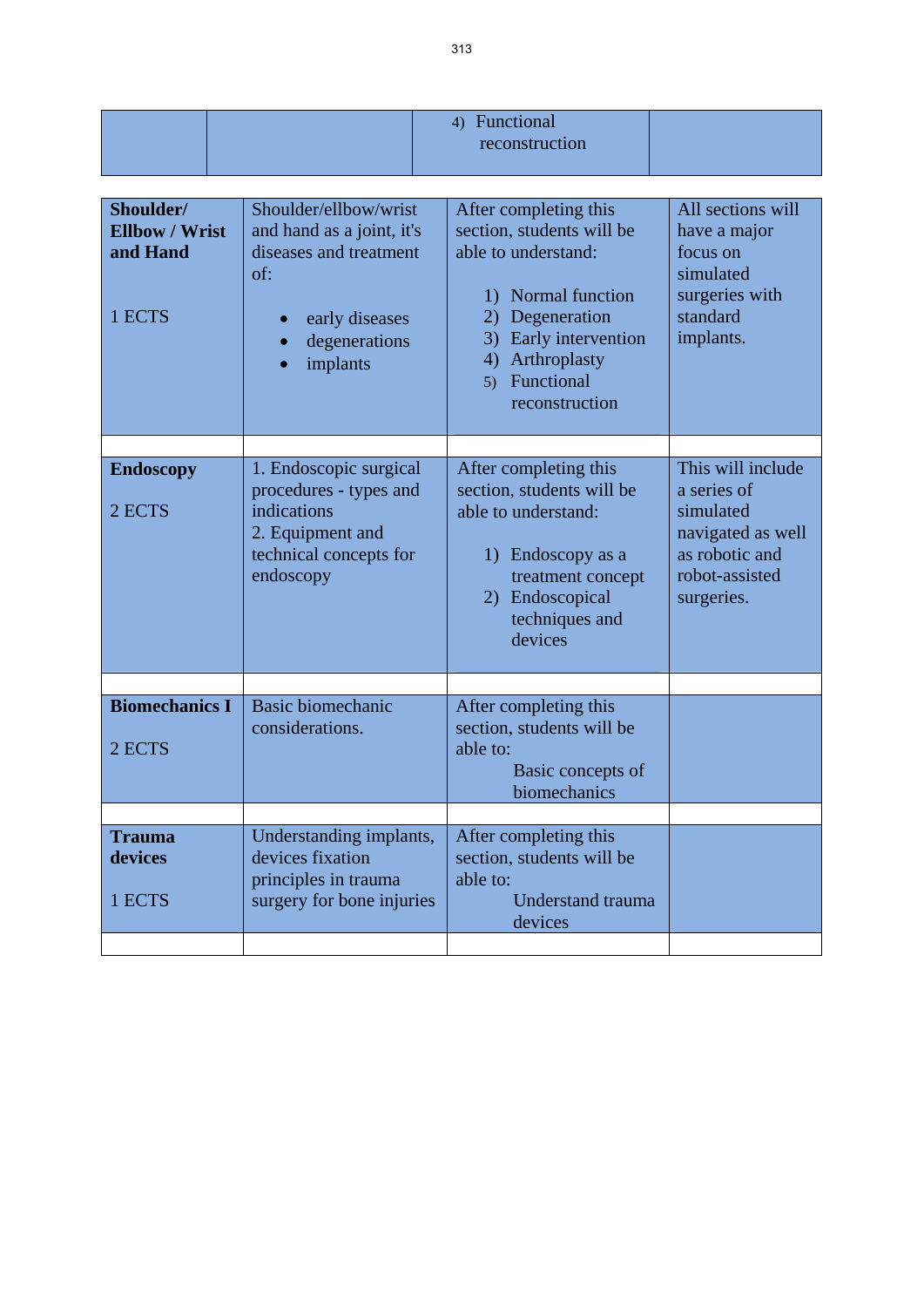*Academic Musculoskeletal Medical Device Expert*



*Year 2*

314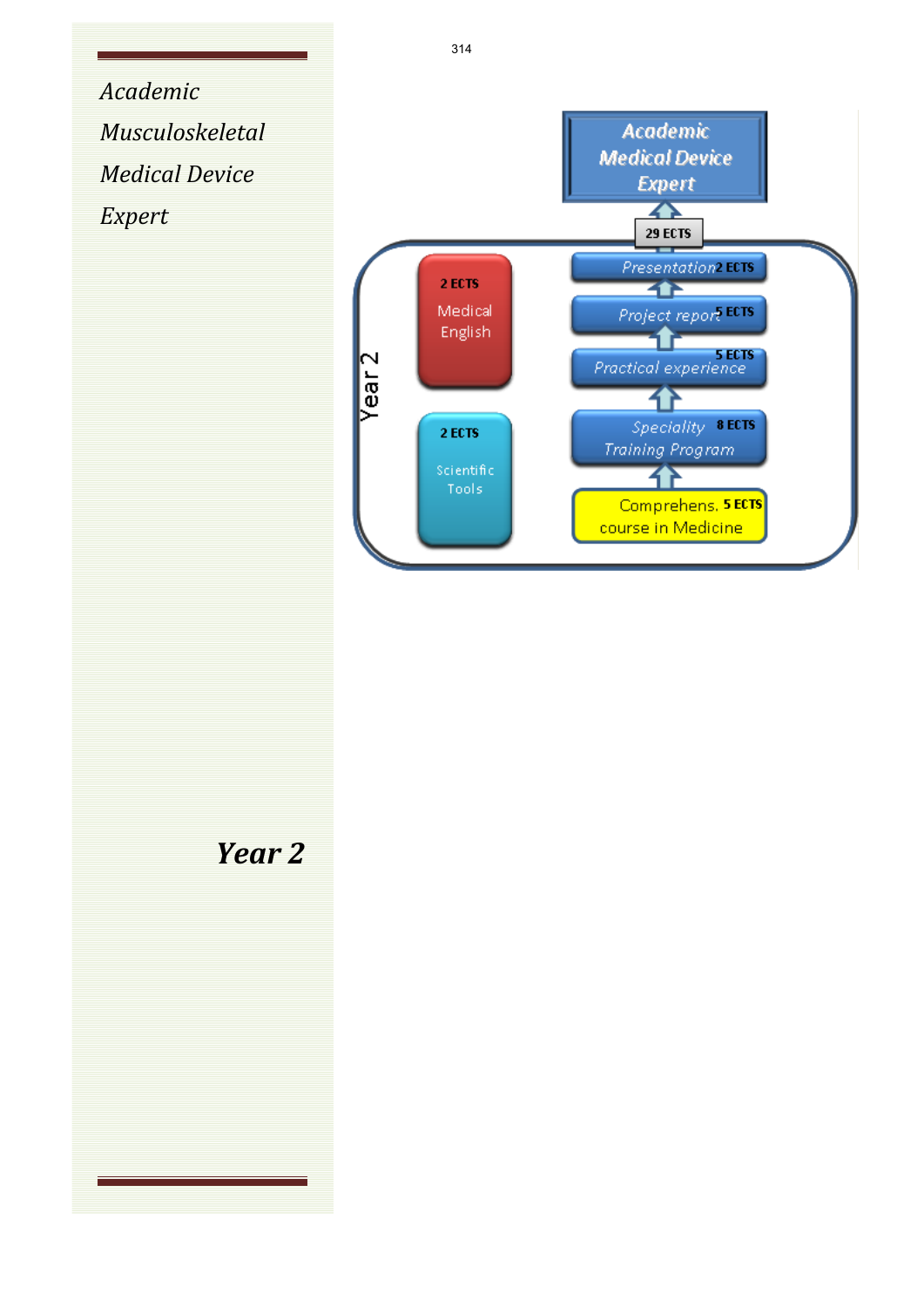| <b>Notes</b>                                                                                                       |
|--------------------------------------------------------------------------------------------------------------------|
|                                                                                                                    |
|                                                                                                                    |
| A sample study<br>design for a device<br>related study will be<br>developed by each<br>attendee in this<br>module. |
|                                                                                                                    |
|                                                                                                                    |
|                                                                                                                    |
|                                                                                                                    |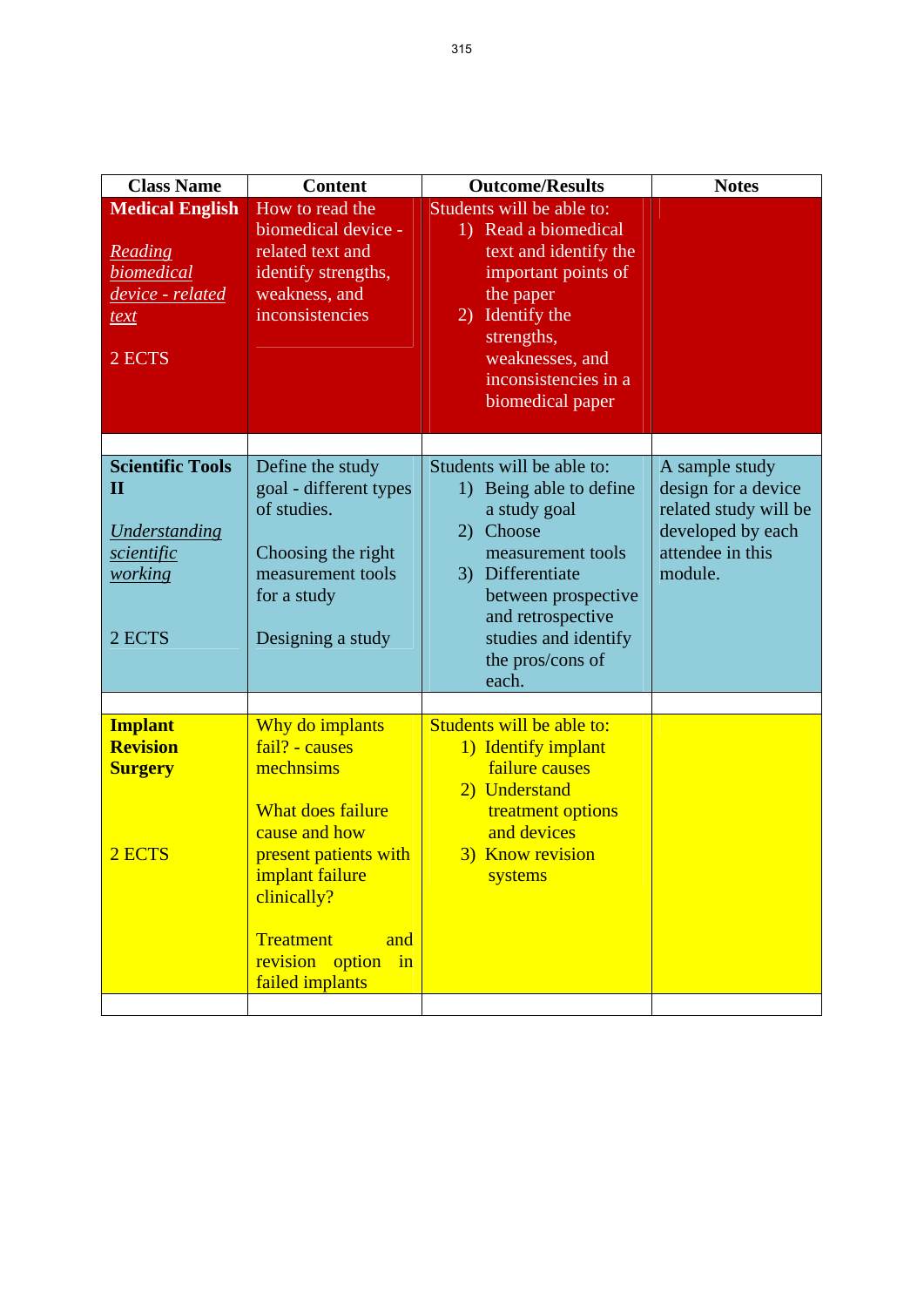| <b>Minimal</b><br><b>Invasiveness</b><br>1 ECTS          | <b>Understanding the</b><br>concept of minimal<br>invasiveness.<br><b>Defining</b><br>minimally<br>invasive<br>approaches<br>Understanding<br>$\blacksquare$<br>expected<br>advantages<br><b>Understanding</b><br>risks                                                                                                                                                                                                             | Students will be able to:<br>Discuss the concept<br>of minimally<br>invasive surgery in<br>the field of<br>musculoskeletal<br>surgery                                                                                                        |  |
|----------------------------------------------------------|-------------------------------------------------------------------------------------------------------------------------------------------------------------------------------------------------------------------------------------------------------------------------------------------------------------------------------------------------------------------------------------------------------------------------------------|----------------------------------------------------------------------------------------------------------------------------------------------------------------------------------------------------------------------------------------------|--|
|                                                          | Overview of the<br>$\blacksquare$<br>current literature.                                                                                                                                                                                                                                                                                                                                                                            |                                                                                                                                                                                                                                              |  |
| <b>Bone and Soft</b><br><b>Tissue Tumors</b><br>0,5 ECTS | <b>Types and</b><br>manifestations of bone<br>and soft-tissue tumors.<br><b>Treatment concepts</b>                                                                                                                                                                                                                                                                                                                                  | Students will be able to:<br><b>Have basic</b><br>knowledge of bone<br>and soft tissue<br>tumors                                                                                                                                             |  |
| <b>Biological</b><br>treatment<br>options<br>1,5 ECTS    | <b>Transplantation</b><br><b>medicine</b> - harvesting<br>(bone) tissue from<br>different types of<br>donators. Storage of<br>tissue - tissue treatment<br>options<br><b>Bone grafting -</b><br><b>Methods of bone</b><br>grafting<br><b>Cartilage</b><br>transplantation -<br>Usage of cartilage in<br>transplantation<br><b>Growth factors - the</b><br>use of growth factors<br>in reconstructive<br>musculoskeletal<br>medicine | Students will be able to:<br>1) Understand tissue<br>harvesting,<br>treatment and<br>storage<br>2) Understand bone<br>and cartilage<br>transplantation<br>3) Understanding the<br>use of growth factor<br>treatment in bone<br>regeneration. |  |
| <b>Revision</b><br>devices and<br>implants<br>2 ECTS     | Concepts and design of<br>revision devices for<br>joints and spine.<br>Specifics of revision<br>systems                                                                                                                                                                                                                                                                                                                             | Students will be able to:<br><b>Understand revision</b><br>systems in bone and<br>joint surgery                                                                                                                                              |  |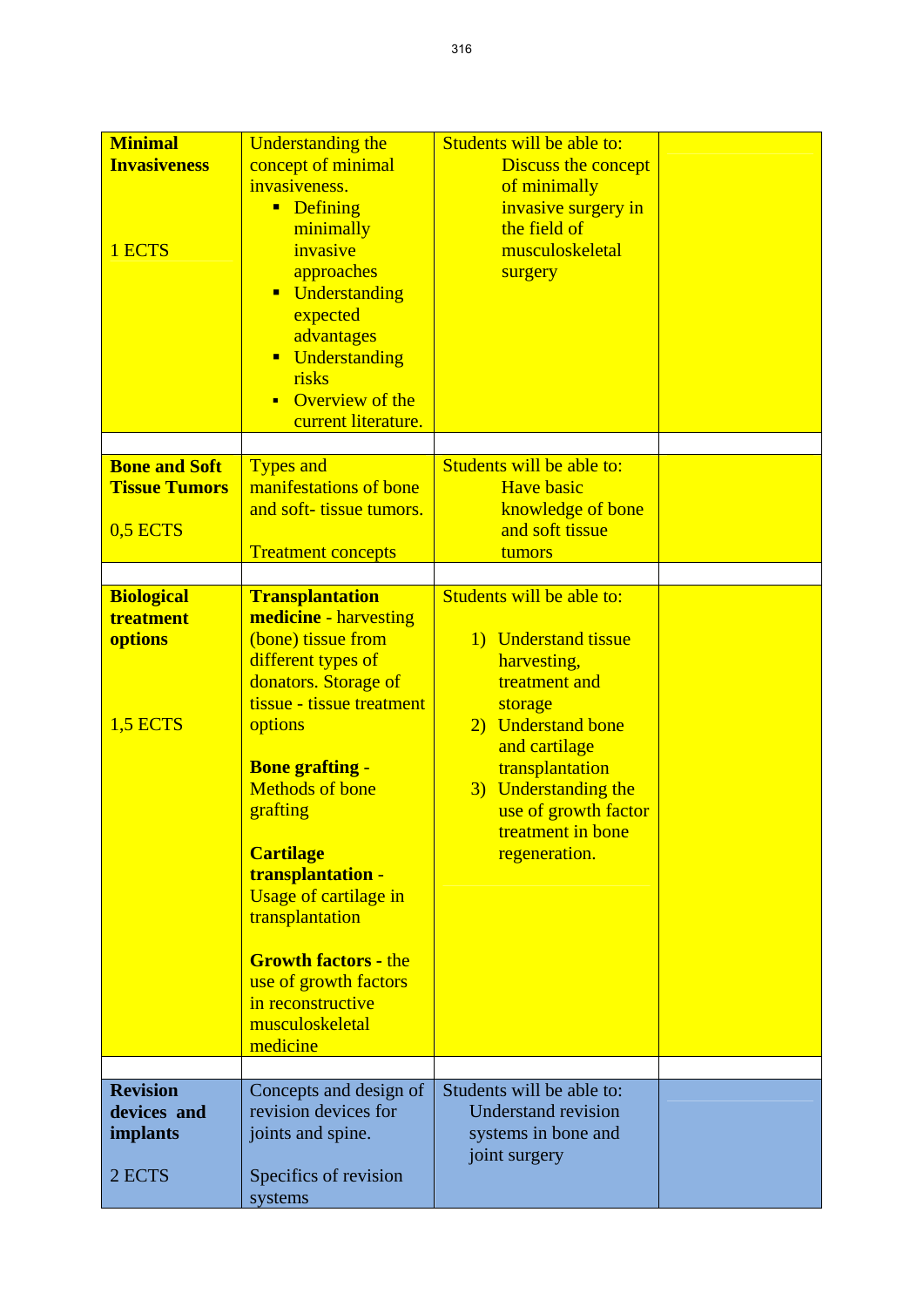| <b>Surgical</b><br><b>Approaches II</b><br>1 ECTS | <b>Surgical Approaches</b><br>to bones and joints-<br>demonstrated in<br>anatomic preparations,<br>surgical videos and life<br>surgery broadcasts.                                    | After completing this<br>section, students will be<br>able to:<br>1) Understand surgical<br>approaches<br>2) Know the basic<br>anatomy of                                                                                |                                                                              |
|---------------------------------------------------|---------------------------------------------------------------------------------------------------------------------------------------------------------------------------------------|--------------------------------------------------------------------------------------------------------------------------------------------------------------------------------------------------------------------------|------------------------------------------------------------------------------|
|                                                   |                                                                                                                                                                                       |                                                                                                                                                                                                                          |                                                                              |
|                                                   |                                                                                                                                                                                       |                                                                                                                                                                                                                          |                                                                              |
|                                                   |                                                                                                                                                                                       | standard approaches<br>3) Understand<br>fundamental<br>considerations for<br>choice of approach<br>4) Understand<br>approach specific<br>risks.                                                                          |                                                                              |
| <b>Navigation and</b>                             | Principal concepts of                                                                                                                                                                 | Students will be able to:                                                                                                                                                                                                | This will include a                                                          |
| <b>Robotics</b><br>2 ECTS                         | navigation and robotics<br>in bone surgery.                                                                                                                                           | 1) Understand the<br>concepts of<br>navigation and<br>robotics                                                                                                                                                           | series of simulated<br>navigated as well<br>as robotic and<br>robot-assisted |
|                                                   |                                                                                                                                                                                       | 2) Use such systems in<br>simulated surgeries.                                                                                                                                                                           | surgeries.                                                                   |
|                                                   |                                                                                                                                                                                       |                                                                                                                                                                                                                          |                                                                              |
| <b>Biomechanics</b><br>$\mathbf H$<br>2 ECTS      | Advanced<br>biomechanics                                                                                                                                                              | Students will be able to:<br><b>Understand advanced</b><br>biomechanical concepts                                                                                                                                        |                                                                              |
|                                                   |                                                                                                                                                                                       |                                                                                                                                                                                                                          |                                                                              |
| <b>Bone Cement</b><br>1 ECTS                      | What is bone cement<br>and how can it be used<br>in the bone.<br>Chemical properties<br>and standard of<br>preparation and intra -<br>operative use.<br>Antibiotics in bone<br>cement | After completing this<br>section, students will be<br>able to:<br>Understand the<br>1)<br>properties of bone<br>cement.<br>2) Know safety and<br>preparation of bone<br>cement<br>3) Know issues of<br>using bone cement |                                                                              |
|                                                   |                                                                                                                                                                                       | in bone.                                                                                                                                                                                                                 |                                                                              |
| <b>Practical</b>                                  | Report on a given                                                                                                                                                                     | Students will be able to:                                                                                                                                                                                                | All reported cases                                                           |
| <b>Experience</b><br>(5 ECTS)                     | number observed<br>surgical procedures or<br>processes in patient<br>treatment. A set of<br>different aspects to<br>focus on will be given<br>to the students                         | 1) Carefully observe<br>surgeries in there<br>field of specialty<br>Focus on different<br>2)<br>issues regarding the<br>surgical setup,<br>approach use,                                                                 | will be reported in<br>a standardized<br>protocol.                           |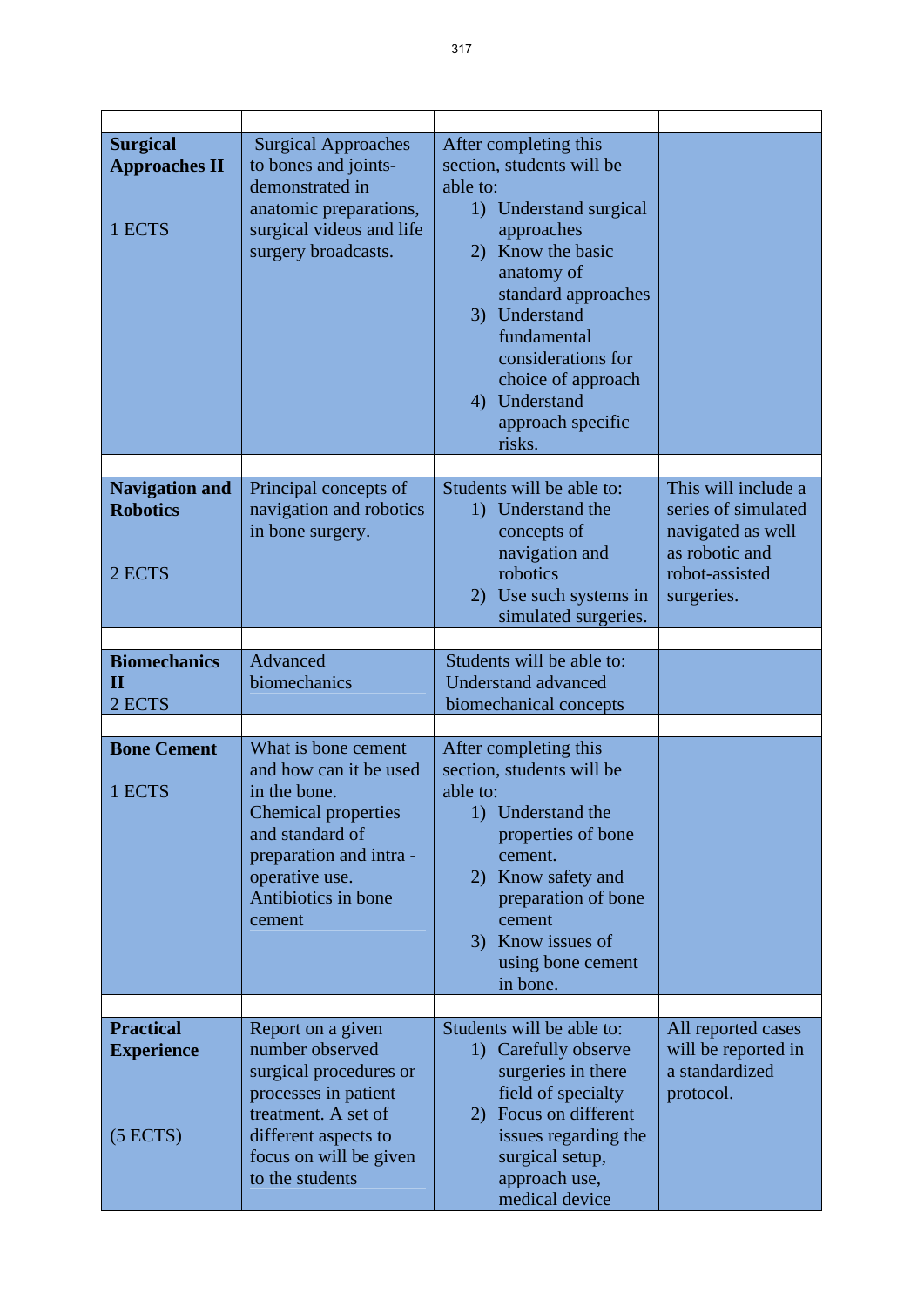|                                                     |                                                                                           | implanted<br>3) Report their<br>observations in a<br>standardized<br>manner                       |  |
|-----------------------------------------------------|-------------------------------------------------------------------------------------------|---------------------------------------------------------------------------------------------------|--|
|                                                     |                                                                                           |                                                                                                   |  |
| <b>Project report</b><br>(5 ECTS)                   | A fully written and<br>submitted scientific<br>manuscript is required.                    | Students will be able to:<br>Write and submit a<br>completed<br>scientific<br>manuscript to a     |  |
|                                                     |                                                                                           | medical journal.                                                                                  |  |
|                                                     |                                                                                           |                                                                                                   |  |
| <b>Presentation of</b><br><b>Thesis</b><br>(2 ECTS) | <b>Oral and PowerPoint</b><br>presentation of the<br>submitted manuscript<br>is required. | Students will be able to:<br>Summarize and<br>present their<br>manuscript findings<br>to a panel. |  |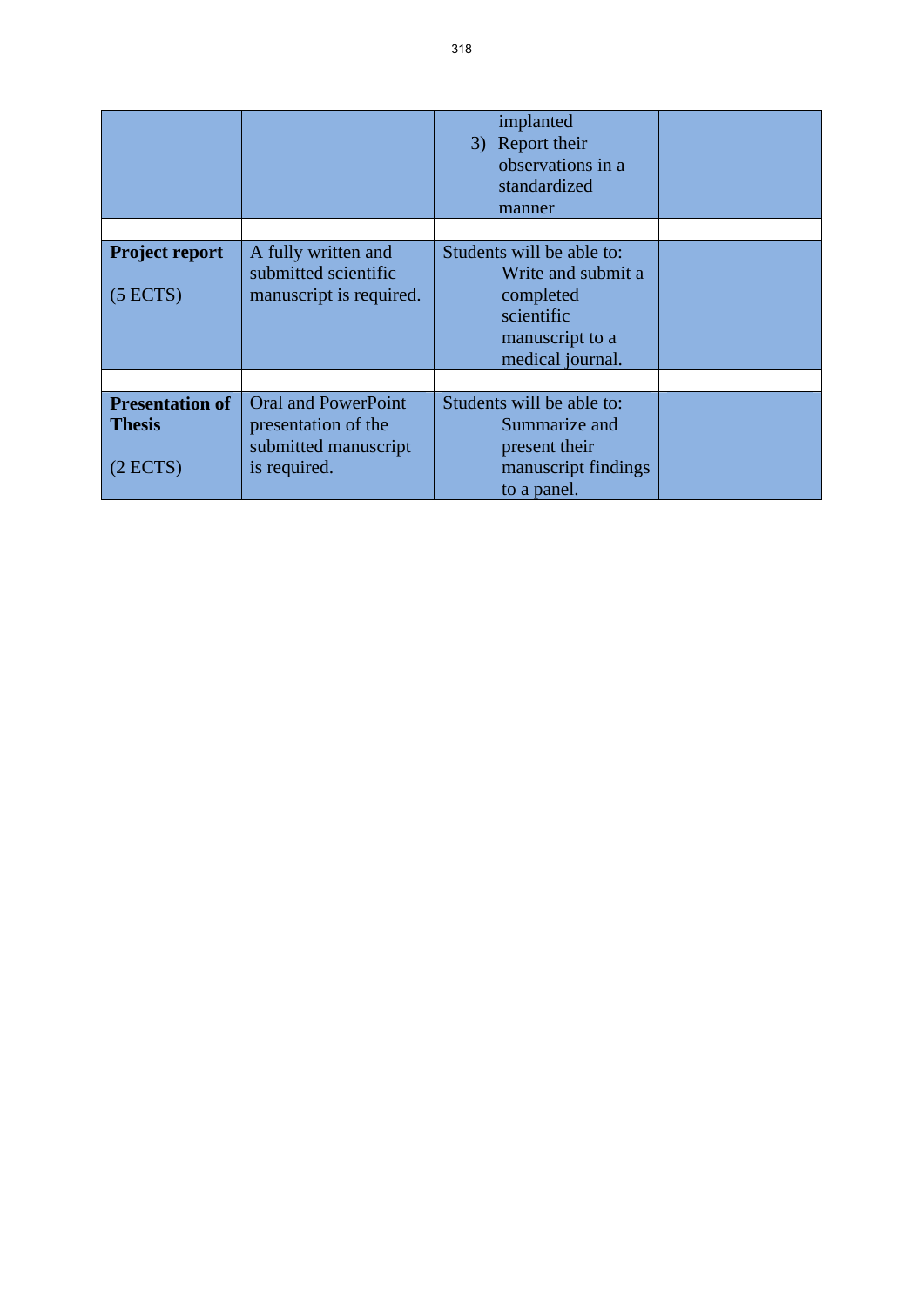# **§ 5 Projektarbeit**

- (1) Jeder/Jede Lehrgangsteilnehmer/in hat eine Projektarbeit in Form einer schriftlichen Arbeit zu verfassen, die vom jeweiligen Projektbetreuer beurteilt wird.
- (2) Die Lehrgangsteilnehmer/innen haben bis zum Beginn des dritten Semesters ein Thema der Projektarbeit dem/der Lehrgangsleiter/in in schriftlicher Form vorzuschlagen. Gleichzeitig ist die Zustimmung des/der Betreuers/in vorzulegen. Das Thema und der/die Betreuer/in gilt als angenommen, wenn der/die Lehrgangsleiter/in diesen/diese innerhalb eines Monats nach Einlangen der Bekanntgabe nicht untersagt.
- (3) Das Thema der Projektarbeit ist aus den gelehrten Modulen des Lehrgangs zu wählen und mit dem Betreuer/der Betreuerin auszuarbeiten.
- (4) Betreuer/in einer Projektarbeit können alle Vortragenden des Universitätslehrganges sein.

### **§ 6 Prüfungsordnung**

- (1) Für das Prüfungswesen im Rahmen des Universitätslehrgangs sind die Bestimmungen der §§ 72 ff UG 2002 und die einschlägigen Bestimmungen des Satzungsteils "Studienrechtliche Bestimmungen der Medizinischen Universität Innsbruck" anzuwenden.
- (2) Für den erfolgreichen Abschluss des Universitätslehrgangs und zur Verleihung der akademischen Bezeichnung "Academic Musculoskeletal Medical Device Expert" sind folgende Voraussetzungen zu erfüllen:
	- 1) Positive Teilnahme an allen Veranstaltungen des Universitätslehrgangs (Pflicht- und gewählte Wahlfächer). Die Anrechnung von gleichwertigen Ausbildungsteilen durch die wissenschaftliche Leitung des Universitätslehrgangs ist möglich.
	- 2. Approbation der Projektarbeit durch die Prüfungskommission im Rahmen der Präsentation des Lehrgangsprojekts.
- (3) Wenn alle Lehrveranstaltungen eines Moduls von dem/der Teilnehmer/in positiv abgelegt wurden, hat der/die Modulleiter/in die Modulnote für dieses Modul durch Addition der Prüfungsnoten und nachfolgende Division durch die Anzahl der Prüfungen zu ermitteln. Ist die ermittelte Zahl nicht größer als  $1,5 -$  so hat der/die Teilnehmer/in das Modul "Mit Auszeichnung bestanden". Ist die ermittelte Zahl größer als 1,5 – so lautet die Modulnote .bestanden".

### **§ 7 Prüfungskommission**

Die Prüfungskommission besteht aus von dem/der Vizerektor/in für Lehre und Studienangelegenheiten auf Vorschlag der Lehrgangsleitung aus dem Kreis der Lehrbeauftragten bestellten Prüfer/innen. Eine Prüfungskommission besteht aus mindestens drei einschlägig qualifizierten Mitgliedern.